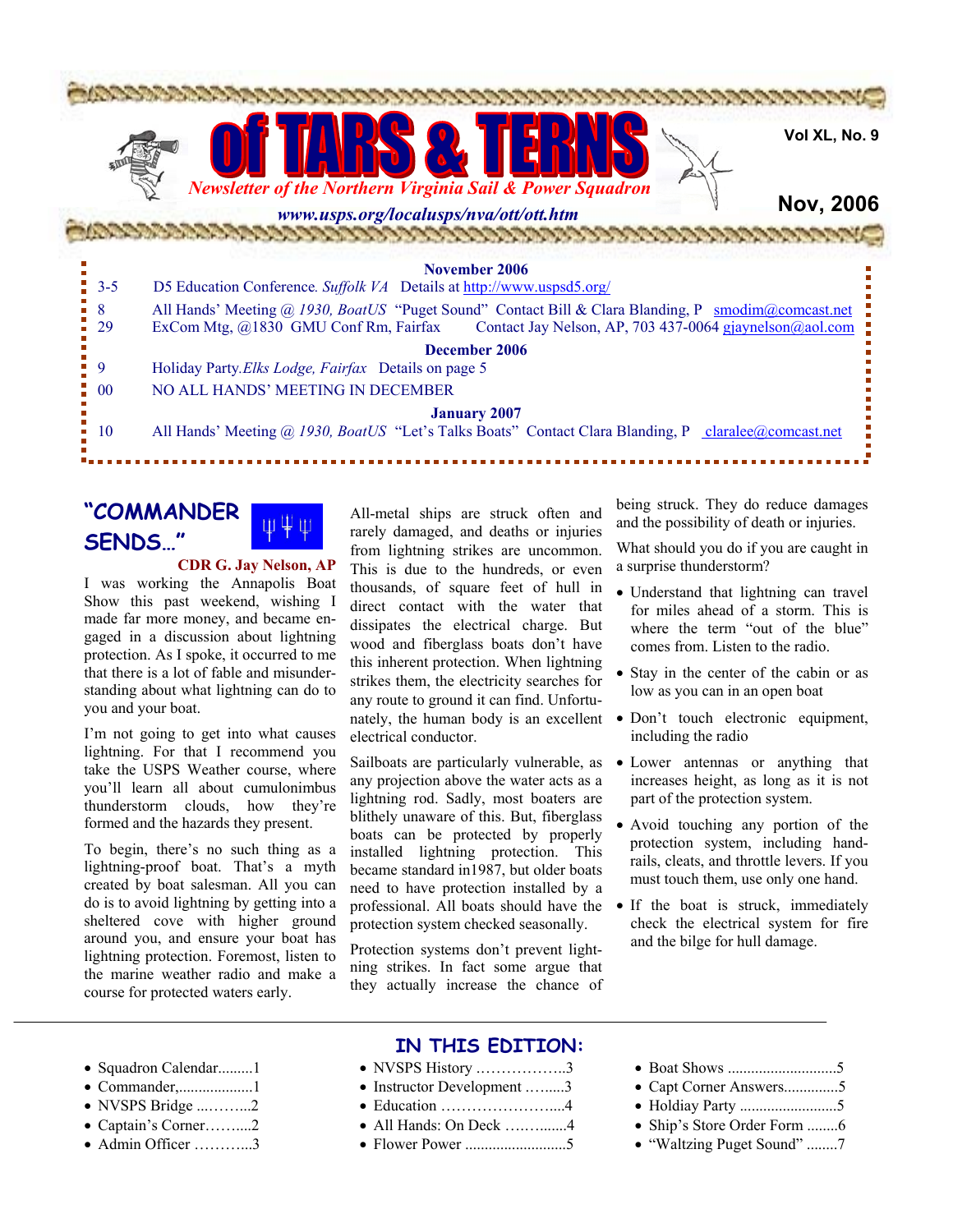

**COMMANDER** Cdr G. Jay Nelson, AP 703-437-0064 [gjaynelson@aol.com](mailto:gjaynelson@aol.com)



**EXECUTIVE OFFICER** Lt/C George Degnon, AP

703-448-8766 [george@degnon.org](mailto:george@degnon.org)

**ADMIN OFFICER**  Lt/C William Blanding, P

smodim@comcast.net ASST: 1lt Wm Hammett, AP

**EDUCATION OFFICER** Lt/C Rick Baker, AP 318-5899 (703) rickbaker2006@verizon.net ASST:1/Lt D. Spevacek, AP

**TREASURER** Lt/C Joel Bailey, AP  $(703)$  444-5169 joelbailey@hotmail.com **ASST:**1/Lt VACANT

 **SECRETARY** Lt/C Clara Blanding, P  $\text{claralee}(a)$ comcast.net  **ASST:**1/Lt C. Sheffield, AP

# **MEMBERSHIP CHAIR**

VACANT

### **AT LARGE**

Lt Jean P. Durgin, AP 703-560-9106 Lt Joseph P. Jarocki 703-733-0695 D/Lt Walter D. Lazear, AP 703-620-1821 P/C John A. Shivik, AP 703-273-3351 Lt Francis Williamson, S 703-440-9074

### *of Tars & Terns* **EDITOR**

Lt Pete Soballe, AP 202-337-0960 p[soballe@yahoo.com](mailto:psoballe@yahoo.com)

### **DISTRIBUTION**

Lt Manette Lazear, AP D/Lt Walter D. Lazear, AP 703-620-1821

# **Captain's Corner**



*A lightning strike could ruin your whole season.*

Let's review some basics. For more about lightning and what you can do about it check out the NVSPS Weather Course.

1. Metal boats and ships

- A. Are rarely hit by lightning
- B. Are great to raft up with in a storm
- C. Have extensive intrinsic grounding protection
- D. Must be painted with special insulation

. Fiberglass and wood boats 2

- A. Are safe since they are non-conductors
- B. Should head for open water when thunderstorms are seen
- C. Had standard protection systems installed prior to 1987, but these were eliminated as a cost-cutting measure
- D. Depend on conductive grounding pathways built into their structures

. If caught in a thunderstorm you should 3

- A. Race for the safety of open water before you lose visibility
- B. Turn off all engines to minimize noise
- C. Hold on tight to handrails and your radio
- D. Avoid contact with metal and keep low.

**Answers on page 5**

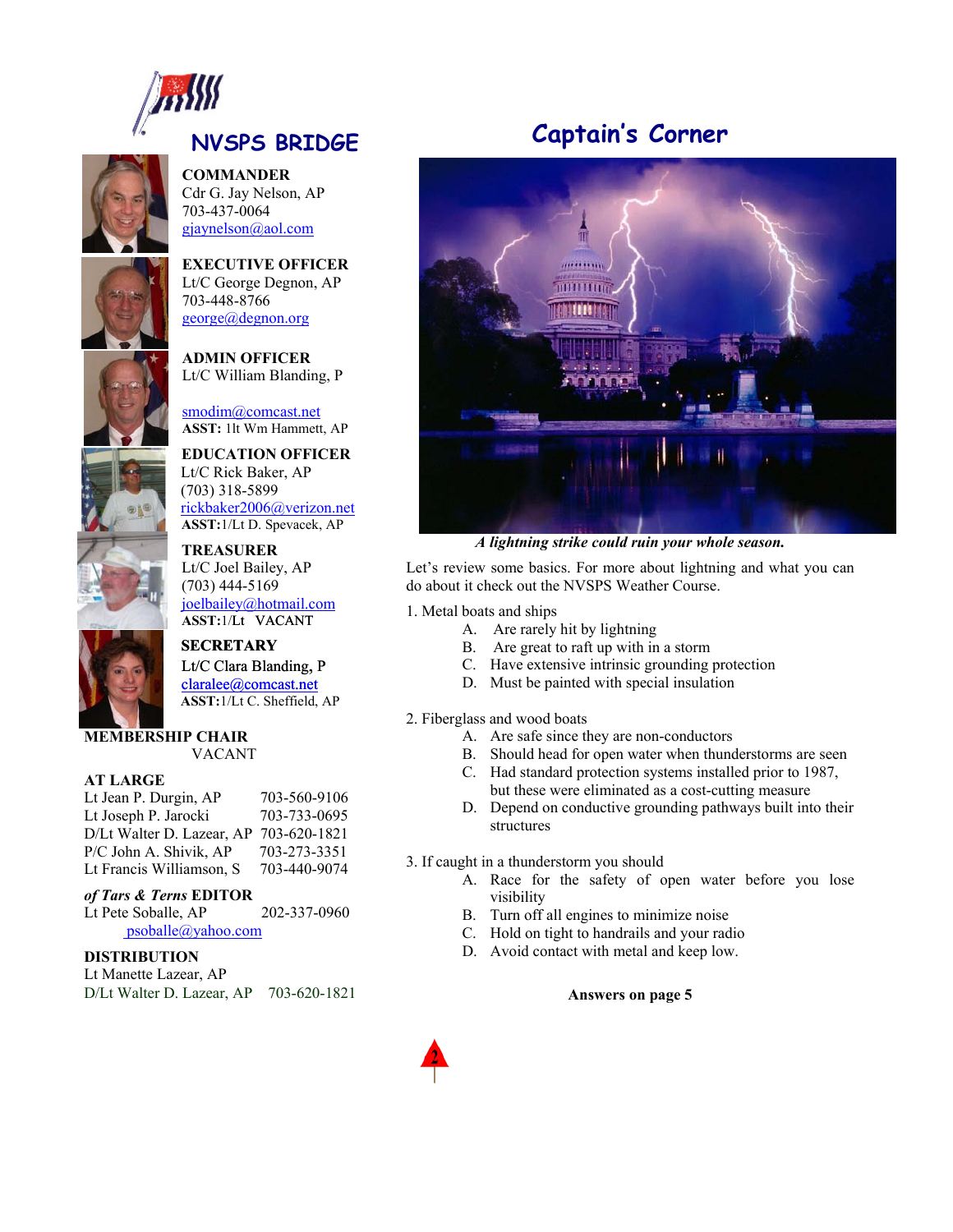

## **Admin Officer Lt/C William A. Blanding, P**  smodim@comcast.net

As the season winds down, don't place your boating experiences on hold. Sign up for our winter classes and activities.

**December 9th at the Elks Lodge in Fairfax**, Good food, mingling with other NVSPS members, dancing, and a Jolly "Ho, Ho, Ho" will mark our Annual NVSPS Holiday party So mark your calendars and check the oT&T for more information.

**On 08 Nov at the all hands' meeting,** Clara and I will "show and tell" and discuss our cruise with fellow squadron members Robin and Jim Roberts as our guests around Seattle, the San Juan Islands and British Columbia aboard *Sea Waltz*, our 1996 Krogen 42 wide-body. If you've ever dreamed or thought about what it's like to cruise the Pacific Northwest, then come to the meeting. We'll discuss the trip, the sights, the experiences, and lessons learned (no, nothing bad happened!).



*Know what's special about this "rock"? Come & find out*

**We're still looking for volunteers** for NVSPS activities; if you're interested in giving back to the squadron, meeting other members, and just having fun, e-mail me [\(smodim@comcast.net](mailto:smodim@comcast.net)) and get involved.



*Ferries: still part of the Puget Sound culture*

3

## **NVSPS History**

**On 24 March 2007**, we'll celebrate our  $40<sup>th</sup>$  anniversary with a big party at the American Legion Post in Fairfax. We hope you'll be there for an enjoyable evening of entertainment and remembrance. The Anniversary Committee is preparing a yearbook for each guest. It will contain stories of the squadron from its first days until now. Like this:

One thing that NVSPS can be especially proud of is the fact that women have been important to the success of the squadron from the beginning. In 1967 when NVPS was chartered, USPS constitution and bylaws allowed only men to join USPS and attend meetings. Wives were permitted to take courses and were designated "Certificate Holders." Most squadrons had ladies auxiliaries with names like *Nautigals* and *The Gulls* which met during squadron meetings.

One of the first major decisions by our squadron members was to invite their wives to attend the monthly meetings "pending the establishment of a ladies auxiliary." No auxiliary was ever deemed necessary for NVPS, and women have been valued participants ever since.

On 11 June, 1982, Chief Commander Raymond Finley, Jr. called a special meeting of the Governing Board to vote on two amendments to the USPS constitution and bylaws. The first deleted all references to gender and removed the word "male." It passed by a vote of 616 to 67 and allowed women to become fully participating members of USPS. The second amendment was also passed creating a Family Membership Plan for spouses and children ages 12 through 25. NVPS later amended its bylaws to conform to national bylaws.

The richness of the NVSPS experience is due in part to the women who have held leadership positions, taught courses and participated fully in the life of the squadron. Including writing newsletter articles.

**Jean Durgin, AP** 

For the 40<sup>th</sup> Anniversary Celebration Committee

## **Instructor Development Course**

#### **Beginning Monday, 8 Jan 2007 at 1900, in the Vienna area:**

Interested in improving your presentation techniques? How to present your ideas with maximum impact? Select the best teaching methods for your group and increase your effectiveness by using different teaching aids? Sign up for the Instructor Development (ID) course. This will not only help you make a better presentation at your work place, it will qualify you to teach USPS courses.

It's fun and takes only 4 - 6 weeks to complete, depending on the number of students. We presently have 3 signed up but need 4 or 5 to have a good course.

If you're interested please call Dick Durgin 703 560-9106 and we can talk about the course.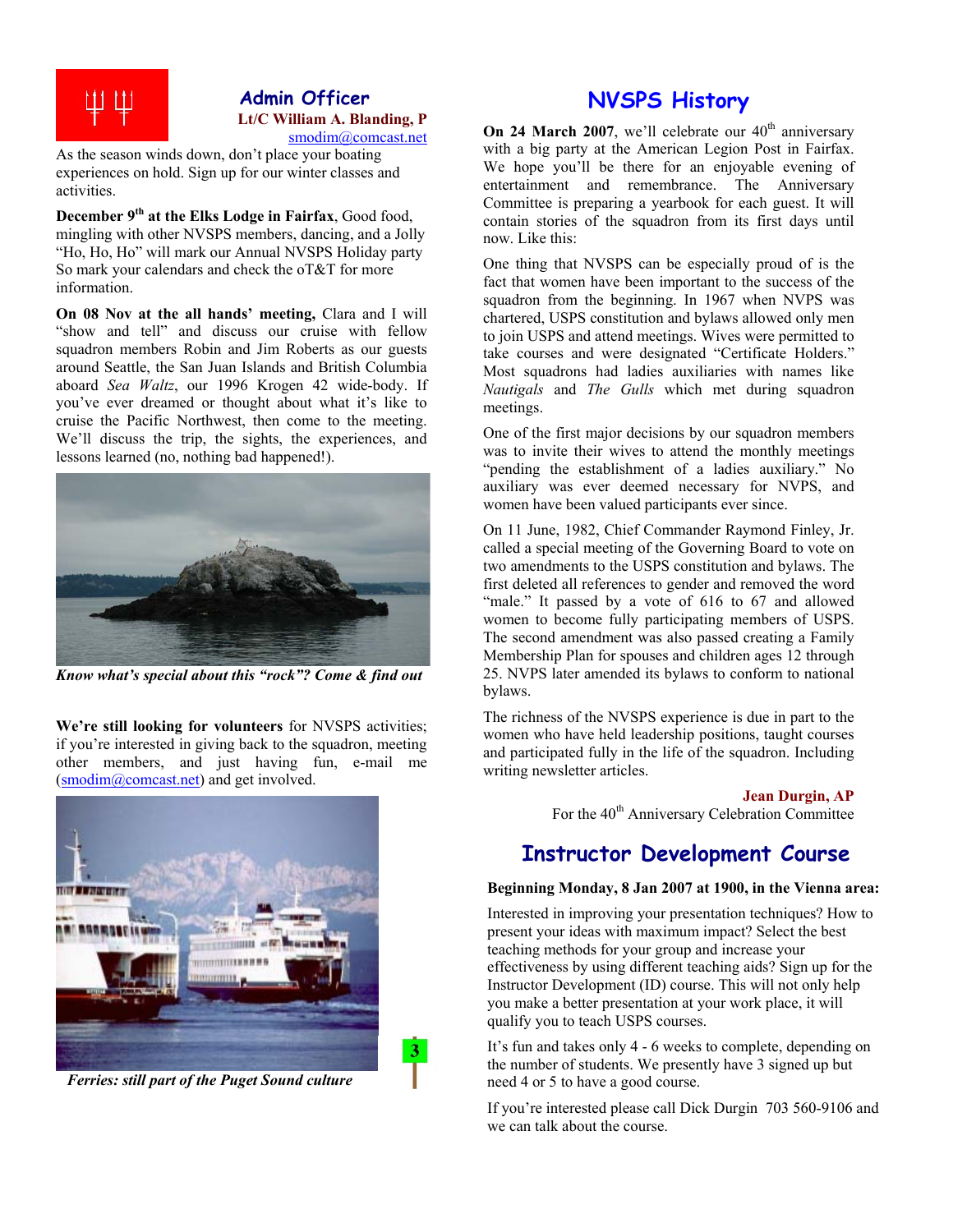## **Education Officer's Report Lt/C Rick Baker, AP**

**703 318-5899** rickbaker2006@verizon.net

It is with regret that we announce the resignation of Lt/C Brian Middleton, AP as SEO. Brian has made many excellent recommendations for our program and we look forward to implementing them. Brian is resigning for personal reasons and we wish him success.

Rick Baker will become the new SEO effectively immediately. Rick is currently reviewing our training schedules as we will need to adjust some of our course dates. Monitor <http://www.usps.org/localusps/nva/educ/educ.htm> for schedules. Please support Rick any way you can so we can continue to provide the outstanding educational program for which our Squadron is so well known.

**GPS Seminar 18 Dec,** 1900-2130 at Robinson Secondary School, 5025 Sideburn Rd., Fairfax, VA 22032.

We cover the very basics of the satellite system and then focus on the actual use of a GPS to make your navigation and piloting skills more accurate. This is a first-class course and we know you'll learn a lot about your GPS, Chartplotter, and Computer-Aided Navigation (CAN) System. It's free for members, and \$25 for non-member guests. Please register by 01 Dec with Rick Baker at [rickbaker2006@verizon.net](mailto:rickbaker2006@verizon.net) with the number of people attending in your party.

**Advanced Piloting 01 Feb – 17 May** (12 sessions, Thu @ 1900) at BoatUS training room 800 South Pickett Street, Alexandria, VA 22030

The logical follow on to USPS Piloting*,* this all-new course continues to build coastal and inland navigation skill, allowing the student to take on more challenging conditions – unfamiliar waters, limited visibility, and extended cruises. GPS is embraced as a primary navigation tool while adding radar, chartplotters, and other electronic navigation tools. As with Piloting, there are many in-class exercises advancing skills through hands-on practice. Topics include:

- Review of skills learned in Piloting
- Advanced piloting techniques such as advancing a line of position
- Other electronics: radar, depth sounders, autopilots, chartplotters, laptop computer software, etc.
- Hazard avoidance techniques using electronics (e.g., "keep out" zones in GPS)
- Collision avoidance using radar and GPS
- Working with tides: clearances, depth, effects of current • Piloting with wind and currents
- The "Seaman's Eye" simple skills for checking that one is on course

Register by 01 Dec: Rick Baker, AP 703-318-5899 [rickbaker2006@verizon.net](http://www.usps.org/localusps/nva/educ/rickbaker2006@verizon.net)

# **08 Nov 06 All Hands: On Deck! "Cruising Puget Sound"**

**Bill & Clara Blanding, P,** will wow you with their tales of daring do and adventures on the high seas out west at our next All Hands' meeting. If you've ever wondered what it was really like out there in the mists and cold, come and



British Columbia and more, all in the company of old salts Jim & Robin Roberts, AP. hear this very special presentation. San Juan islands,

**Refreshments** will be provided. So see you there:

**19:30, 08 Nov at BoatUS**, 800 Pickett St.

Directions are on the back cover.

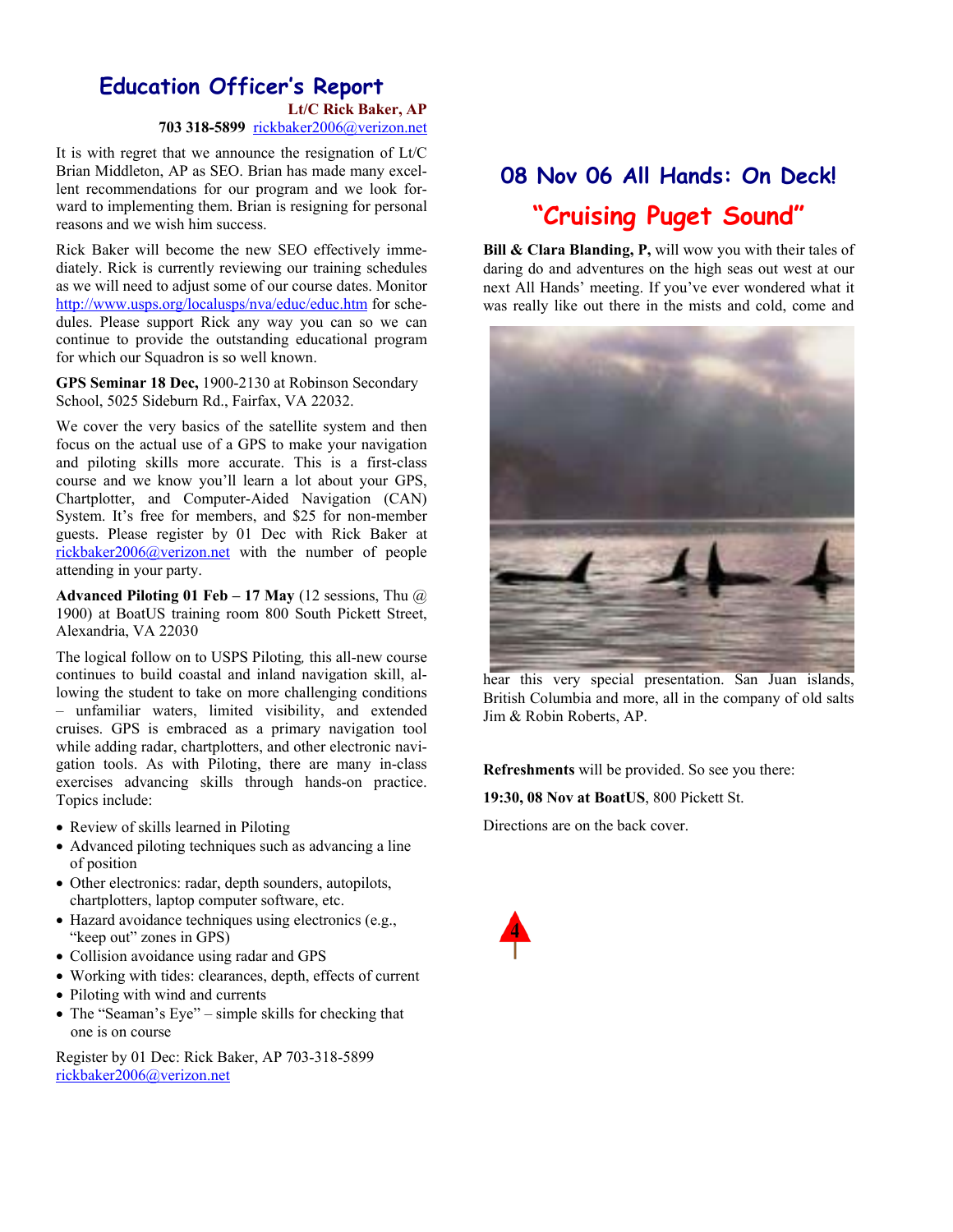## **Chantilly Boat Show**

**9-11 Mar 07 at the Dulles Expo Center**, Chantilly, will be The National Capital Boat Show. NVSPS will sponsor a "NVSPS Boating Safety" Booth. Our 2006 booth was very successful. Volunteers enjoyed meeting potential boaters, promoting boating safety, and spending time with other members. NVSPS had 121 boat show visitors sign the register. Jeff Hester, AP, donated 6 Washington Nationals tickets and NVSPS offered two \$20 BOATUS Gift Certificates as raffle prizes. Letters from the Commander were drafted for each winner along with the prizes. Raffle winners were drawn from the register list by squadron members at the Change of Watch at the Springfield Country Club.



*Boat Show Chair Lt Francis Williamson, AP, standing the watch at our 2006 booth in Chantilly* 

The 2007 show is only open on Fri, Sat and Sun, but attendance is expected to be the same. Our booth will offer Boating Safety Course Schedules for the entire metropolitan area, updated regulatory information from local jurisdictions and "Sea Tales" from squadron members.

Lt Francis Williamson, AP, will be the chairman again next year. He's looking for two squadron volunteers to assist in updating Boating Safety material and preparing for the show. Members interested in working on the committee can contact Francis at [francis.williamson@jhuapl.edu](http://us.f613.mail.yahoo.com/ym/Compose?To=francis.williamson@jhuapl.edu) or at [willyjhu@cox.net](http://us.f613.mail.yahoo.com/ym/Compose?To=willyjhu@cox.net) or cellphone 301-775-5120. The call for booth watchstanders will go out in January 07. Materials and training will be provided to all volunteers. Experienced members will share tours of duty with newer members. As Lt/Cdr George Degnon, AP, recently wrote: "Working the boat show is a great way to get involved in the squadron and experience the camaraderie we all share"

> **Lt Francis Williamson, AP Boat show chair**

# **Don't Miss a Great Deal !**

### **P/C Dick Durgin, JN.** 703-560-9106

**By 8 Nov 2006:** Share the joy of the Holiday Season with your NVSPS friends by posting a message in the December issue of *oT&T*. It's easy! Just make a tax-deductible contribution of any amount to the NVSPS Flower Power Fund. Your donation will become part of the Flower Power Fund,

the interest from which s upports squadron education al and other programs.

Examples of messages are "Blue Skies and Fair Winds in "Happy Holidays and Safe Voyages in the New Year from the crew of -----" and the New Year from ----"



Please send your 3-line message and check payable to P/C Dick Durgin, JN NVSPS Flower Power Fund to: 308 George Street SW

Vienna VA 22180

by 8 November in order to meet the newsletter deadline. For more info call Dick Durgin, 703-560-9106.

## **Holiday Dinner Dance**

It's going to be a sparkling evening of dining and dancing with good squadron friends and it's almost here!

- Saturday, December 9, 2006
- 7:00 to  $11:00 \text{ pm}$
- Fairfax Room at Arlington-Fairfax Elks Lodge
- 8421 Arlington Boulevard, Fairfax VA 22031

By 24 November send your check (payable to NVSPS) for \$47.50 for each person attending to P/C Gale Alls, SN 7800 Braemar Way, Springfield VA 22153

See you there!

## **Captain's Corner Answers**

- 1. C. Though often hit, metal hulls de-fuse the damages.
- part of your structure and must be avoided in storms. **2**. D. Standard equipment since 1987, these systems are
- **3.** D. Best to not be there at all; monitor weather on the radio and "look out the window"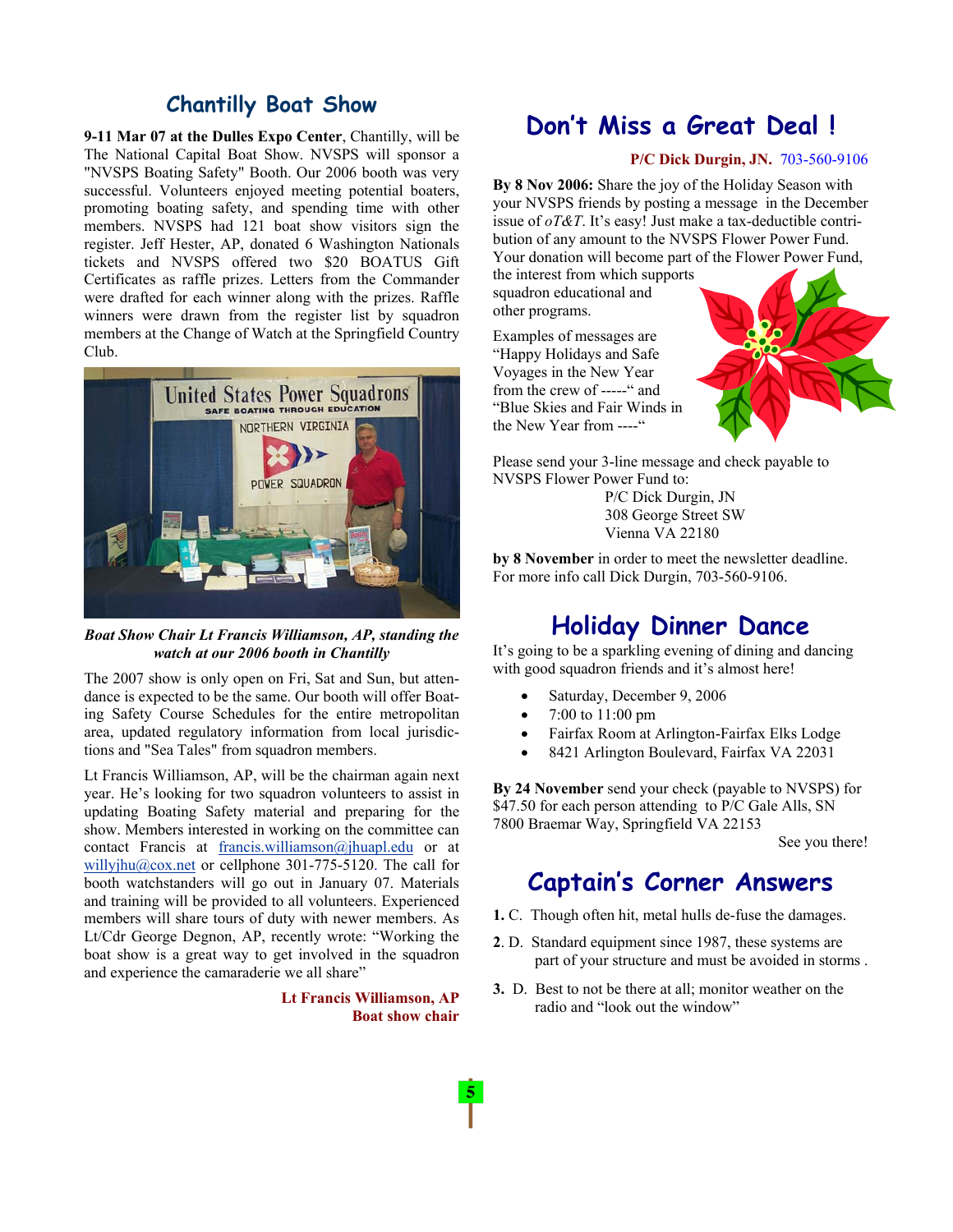*NORTHERN VIRGINIA SAIL AND POWER SQUADRON Order form for Name Tags and Squadron Burgees*

# **Name Tags**

| "Your Name"                                                                                                                                                                                                                                                                                                                                                                                                                                                                                                                                                                                                                                                                                                                                          |
|------------------------------------------------------------------------------------------------------------------------------------------------------------------------------------------------------------------------------------------------------------------------------------------------------------------------------------------------------------------------------------------------------------------------------------------------------------------------------------------------------------------------------------------------------------------------------------------------------------------------------------------------------------------------------------------------------------------------------------------------------|
| PLEASE PRINT CLEARLY:                                                                                                                                                                                                                                                                                                                                                                                                                                                                                                                                                                                                                                                                                                                                |
| 1. Name (as you want it to appear on nametag): _________________________________                                                                                                                                                                                                                                                                                                                                                                                                                                                                                                                                                                                                                                                                     |
| 2. Name (as you want it to appear on nametag): _________________________________                                                                                                                                                                                                                                                                                                                                                                                                                                                                                                                                                                                                                                                                     |
| Mailing Address:                                                                                                                                                                                                                                                                                                                                                                                                                                                                                                                                                                                                                                                                                                                                     |
|                                                                                                                                                                                                                                                                                                                                                                                                                                                                                                                                                                                                                                                                                                                                                      |
| Cost per nametag: $$8.50$ plus $$1.00$ for postage (up to 2 nametags) = Total \$                                                                                                                                                                                                                                                                                                                                                                                                                                                                                                                                                                                                                                                                     |
| Please mail completed form along with your check to:<br>P/C Paula Bailey, AP<br>20817 Waterbeach Place<br>Sterling, VA 20165-7409                                                                                                                                                                                                                                                                                                                                                                                                                                                                                                                                                                                                                    |
| Email questions to: pdbva@hotmail.com                                                                                                                                                                                                                                                                                                                                                                                                                                                                                                                                                                                                                                                                                                                |
| <b>Squadron Burgees for your Boat:</b><br>Your Boat Length: <u>Newer</u> Dower D<br>Sail $\Box$<br><b>Burgees Cost:</b>                                                                                                                                                                                                                                                                                                                                                                                                                                                                                                                                                                                                                              |
| <b>Boat(Feet)</b><br><b>Flag Size</b><br>Cost<br>$8"$ x 12"<br>Dinghy<br>\$10.00<br>$18' - 20'$<br>$10"$ x $15"$<br>\$12.00<br>$20' - 30'$<br>$12"$ x 18"<br>\$20.00<br>$25' - 30'$<br>$14"$ x 21"<br>\$25.00<br>$30^{\circ} - 40^{\circ}$<br>$16$ " x $24$ "<br>\$30.00<br>$35' - 45'$<br>18" x 27"<br>\$35.00 (not in stock)<br>$20''$ x $30''$<br>$40^{\circ} - 60^{\circ}$<br>\$55.00<br>Cost per Burgee: $\$$ plus \$4.00 for postage: = Total \$<br>Please mail completed form along with your check to:<br>Judy Soballe, AP<br>3601 Connecticut Ave NW, #213<br>Washington, D.C. 20008-2446<br>Email questions to: $iksoballe(\omega yahoo.com)$<br>the control of the control of the control of the control of the control of the control of |
|                                                                                                                                                                                                                                                                                                                                                                                                                                                                                                                                                                                                                                                                                                                                                      |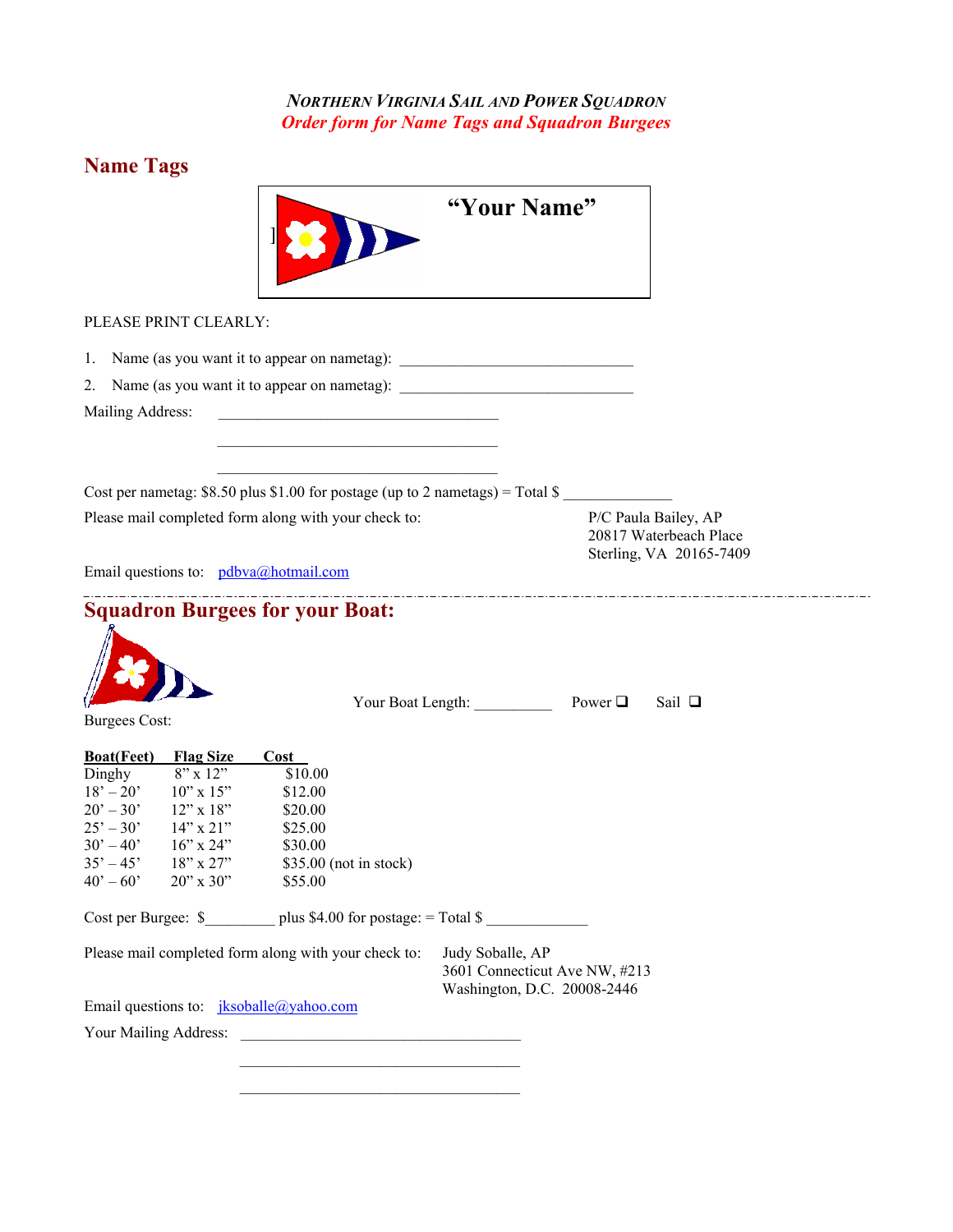# **WALTZING THROUGH THE SAN JUAN ISLANDS**

Rumor has it that cruising in the Pacific Northwest isn't fun. Fog, rain, lack of sun, and the nippy, damp, cold weather can combine to make boating uncomfortable in this part of the world. We found this to be anything but true. However, the "locals" would like everyone to believe this in order to keep their cruising grounds free from tourists. Thankfully, we didn't fall for this myth and found out first hand that cruising Puget Sound, the San Juan Islands and British Columbia is absolutely wonderful.

#### **HOW WE GOT THERE**

Clara and I have only been boating for a little over two years, all of it in the Chesapeake Bay aboard our twinscrew Silverton motoryacht. Yes, a fast gas boat, but don't hold that against us---we've seen the trawler light! Don't get us wrong, the Silverton is a nice boat, but after experiencing a bumpy ride while exposed to all the elements and arriving at our destination totally exhausted, we decided the slower trawler life is what we really wanted. Specifically, a trawler that had a pilot house, flybridge, covered cockpit, walk-around decks, and liveaboard features. We wanted a boat that was set for extensive anchoring, sea friendly, and not a "project boat." A tall order, but we didn't rush the search. We looked at a lot of boats, talked to boaters, went for rides, and attended shows, seminars and trawler fests up and down the East Coast. The boat also had to be supportable, maintainable and affordable. Our search eventually narrowed down to DeFever and Kadey-Krogen. We kept vacillating back and forth, but kept coming back to the Krogen as offering more of our desired features.

Once we narrowed it down, we spent over a year looking at many different boats before we found the "right one." During our search we learned several important lessons: first of all, don't rush---you'll know the right boat; your initial gut feeling is usually accurate. Look past exterior beauty and cosmetic imperfections, but not too much. Don't overlook issues, especially the potentially expensive ones. Do perform a survey, sea trial and a separate engine survey. Do make intelligent and informed compromises on your wants and desires. Ask lots of questions and don't be afraid to walk away if the deal or the boat doesn't feel exactly right. Trust your instincts, and above all else, **have perspective and maintain it !** 

Our Kadey-Krogen Yacht broker, Bill Harris, went above and beyond the call of his duties to help us find our perfect match and showed us what a good broker could and should be. He stuck with us throughout our two-year search and actually joined us for surveys and sea trials in other states. Whenever we despaired of the right boat ever coming along and were ready to settle for a lesser boat, he counseled patience and persistence. His advice paid off and we finally purchased a 1996 Kadey-Krogen 42 widebody (hull #194) in June 2006.



*MV Sea Waltz at home in Puget Sound*

Unfortunately, the boat was located on the West Coast on Lake Union in Seattle and we live on the East Coast and cruise the Chesapeake. We were prepared to spend the summer season without a boat, but Bill Harris suggested we take advantage of the situation to cruise the Pacific Northwest and explore areas that we would not otherwise have the chance to visit. Since we work full time and retirement is still several years away, the time available to spend on the boat would be limited to several short visits, but it was an opportunity to get a taste of another boating environment. The seed of an idea was planted.



*Command center: the bridge* Next month "The Preparation."

**Lt/Cdr Bill Blanding, P Lt/Cdr Clara Blanding, P**  smodim@comcast.net